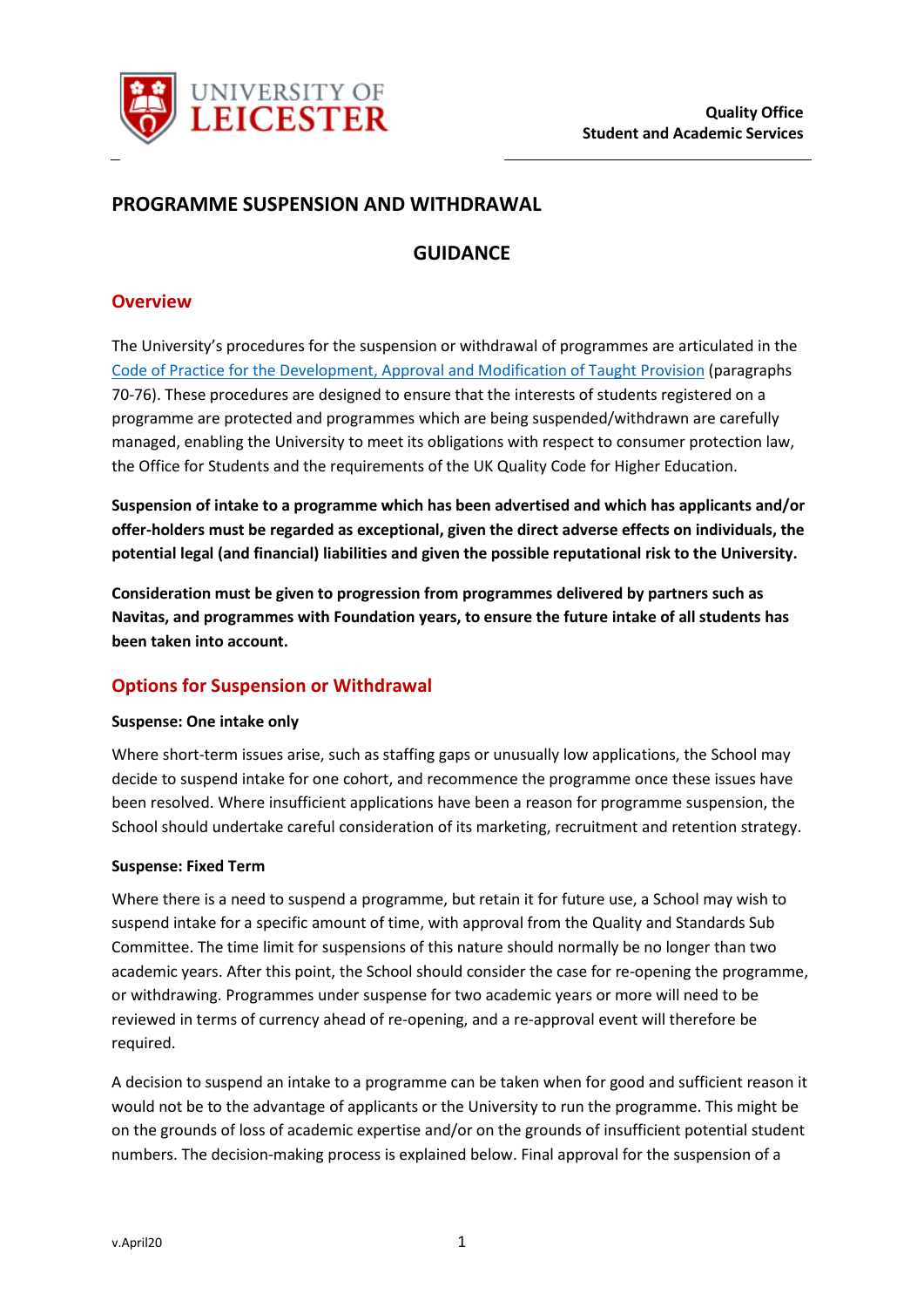programme is given by the Quality and Standards Sub-Committee (QSSC) and a report is made to the University Learning and Teaching Committee and Senate.

#### **Programme withdrawal**

A School may take the decision to withdraw a programme completely, which will result in no further intakes. Existing students should be not affected by the withdrawal of a programme and the University has an obligation to ensure that any current students are able to complete their intended award within the period of registration remaining to them. As such, any request to withdraw a programme must include a plan for how remaining students will be taught out and supported to complete the programme. Following the establishment of the Office for Students the University may also be required to report to the Office for Students certain programme withdrawals where a whole subject area is closed as a result of the withdrawal. It must be established with the Quality Office [qualoffice@le.ac.uk](mailto:qualoffice@le.ac.uk) if the requested withdrawal is a reportable event.

Final approval for the withdrawal of a programme is given by the Quality and Standards Sub-Committee (QSSC) and a report is made to the University Learning and Teaching Committee and Senate. When calculating the teach out period and associated staffing and support requirements Schools and Colleges should pay particular attention to the maximum possible periods of registration that cohorts or individual students have to complete their studies and have plans in place to ensure that all students are supported.

| <b>Type of Provision</b>                    | <b>Max period of registration</b>    |  |  |  |  |
|---------------------------------------------|--------------------------------------|--|--|--|--|
| <b>Full Time</b>                            |                                      |  |  |  |  |
| UG bachelors programme                      | 5 years                              |  |  |  |  |
| UG with integrated year (Industry / Abroad) | 6 years                              |  |  |  |  |
| <b>Integrated Masters</b>                   | 6 years                              |  |  |  |  |
| Integrated Masters with Industry / Abroad   | 7 years                              |  |  |  |  |
| <b>Campus based Masters</b>                 | 2 years                              |  |  |  |  |
| Part time / DL                              |                                      |  |  |  |  |
| <b>Masters</b>                              | 4 years                              |  |  |  |  |
| UG                                          | Up to 7 years                        |  |  |  |  |
| Interim awards                              | Variable - check with Quality Office |  |  |  |  |

The following table indicates the period that should be taken into consideration when programmes are withdrawn:

# **Timescales**

Programme suspense/withdrawal should be approved prior to the admission cycle for the affected intake, to ensure that applicants and offer-holders are not adversely affected. Where a programme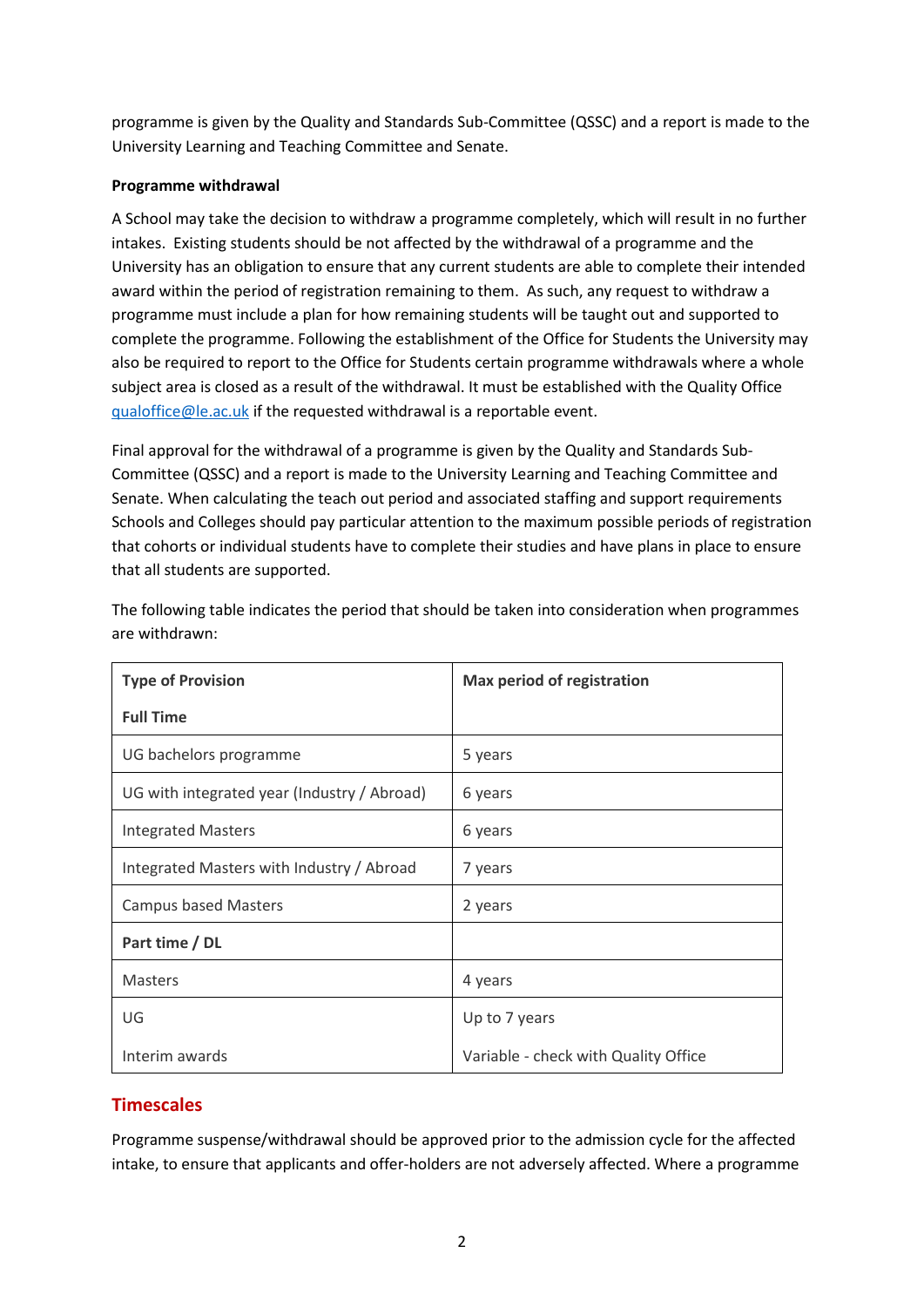is open to 'live' applicants, they must be contacted at the earliest possible opportunity. Applicants must be given as much notice as possible and where appropriate, offered alternative routes.

For undergraduate programmes, the deadline for a decision to suspend intake to a programme starting in September/October is the preceding 31 March. Decisions to suspend or withdraw a postgraduate programme should be made no later than the end of July prior to a September start, and the end of October for a January start.

# **Process of Suspension or Withdrawal**

- 1. Discussion to suspend or withdraw initiated at College Operational Group (or equivalent), and approval provided by Head of College
- 2. Suspension/withdrawal discussed at School Learning and Teaching Committee; approval given by Head of School
- 3. Programme Suspension/Withdrawal Form submitted to [qualoffice@le.ac.uk](mailto:qualoffice@le.ac.uk) for presentation to Quality and Standards Sub-Committee for final approval
- 4. Notification of approval communicated via the Quality Office
- 5. Commence with implementation plan as set out in the Programme Suspension/ Withdrawal form

# **Communication with Students**

When deciding to suspend or withdraw a programme, primary consideration should be given to applicants and offer holders. Suspension of intake or withdrawal of a programme may adversely affect the confidence of continuing students in the subject area. Where this is a possibility the School should liaise with student representatives to put into place an appropriate communication plan to reassure continuing students. Schools may also wish to consult with current students prior to making a decision on whether to suspend/withdraw a programme, where appropriate. Where the plan is to withdraw and teach out the programme, it is particularly important that these communication and support strategies are in place.

Practical guidance on the process for student communication, and the University's obligation to recognise students' consumer rights, is provided in ANNEX A – [CMA GUIDANCE FOR PROGRAMME](#page-5-0)  [CLOSURE.](#page-5-0)

### **Communication with colleagues**

Once approved, the decision to suspend/withdraw a programme must be communicated to the following stakeholders:

| <b>Stakeholder</b>                 | To be informed by     |
|------------------------------------|-----------------------|
| School staff                       | Head of School        |
| Current students                   | Programme Director    |
| Marketing/Admissions               | <b>Quality Office</b> |
| Applicants and offer holders       | Admissions            |
| UCAS/other clearing house          | Admissions            |
| Partnership programmes or pathways | Programme Director    |
| Timetabling                        | <b>Quality Office</b> |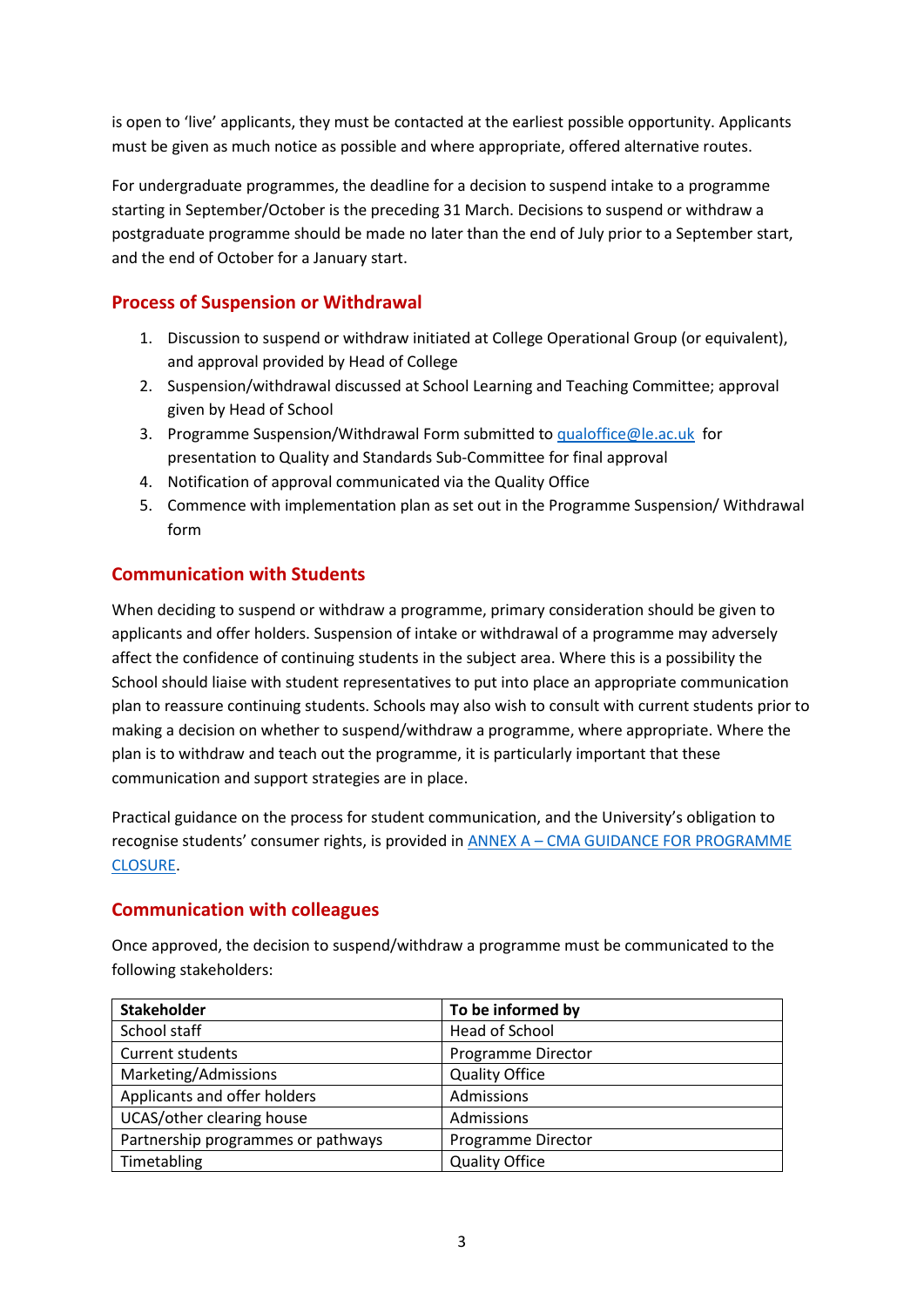

### **PROGRAMME SUSPENSION AND WITHDRAWAL**

#### **FORM**

#### **PART A: Programme Details**

| Programme title:                      |                 |
|---------------------------------------|-----------------|
| College:                              | School/Dept:    |
| Qualifications awarded:               | UCAS Code:      |
| (e.g. BA, MSc PG Dip etc.)            | (if applicable) |
| Collaborative Partner (if applicable) |                 |

| Intake suspended/withdrawn from (date):                       |  |            |                                          |                                      |            |     |     |
|---------------------------------------------------------------|--|------------|------------------------------------------|--------------------------------------|------------|-----|-----|
| One intake only                                               |  | Fixed term |                                          |                                      | Withdrawal |     |     |
| Expected completion date of last cohort of students, assuming |  |            | Latest potential                         |                                      |            |     |     |
| normal progression:                                           |  |            | end date:                                |                                      |            |     |     |
|                                                               |  |            | (Refer to maximum period of registration |                                      |            |     |     |
|                                                               |  |            |                                          | outlined on programme specification) |            |     |     |
| Numbers of students currently registered                      |  | L3:        | L4:                                      |                                      | L5:        | L6: | 17: |
| on each level of the programme:                               |  |            |                                          |                                      |            |     |     |

#### **PART B: Supporting Information**

Reason for suspension or withdrawal: (E.g. Strategic, academic, economic, market etc.)

Finance and resource:

(What are the costs/benefits attributable to suspension or withdrawal? Please consider fee income, teaching space, staff teaching time, consumables, library resource. What alternative use will be made of these resources?)

Affected students/applicants on other programmes: (Are any modules on the suspended/withdrawn programme shared? Is this programme offered with a Foundation Year?)

External Examining arrangements: (Please indicate the planned external examining arrangements for the period until the last cohort of students has completed their studies)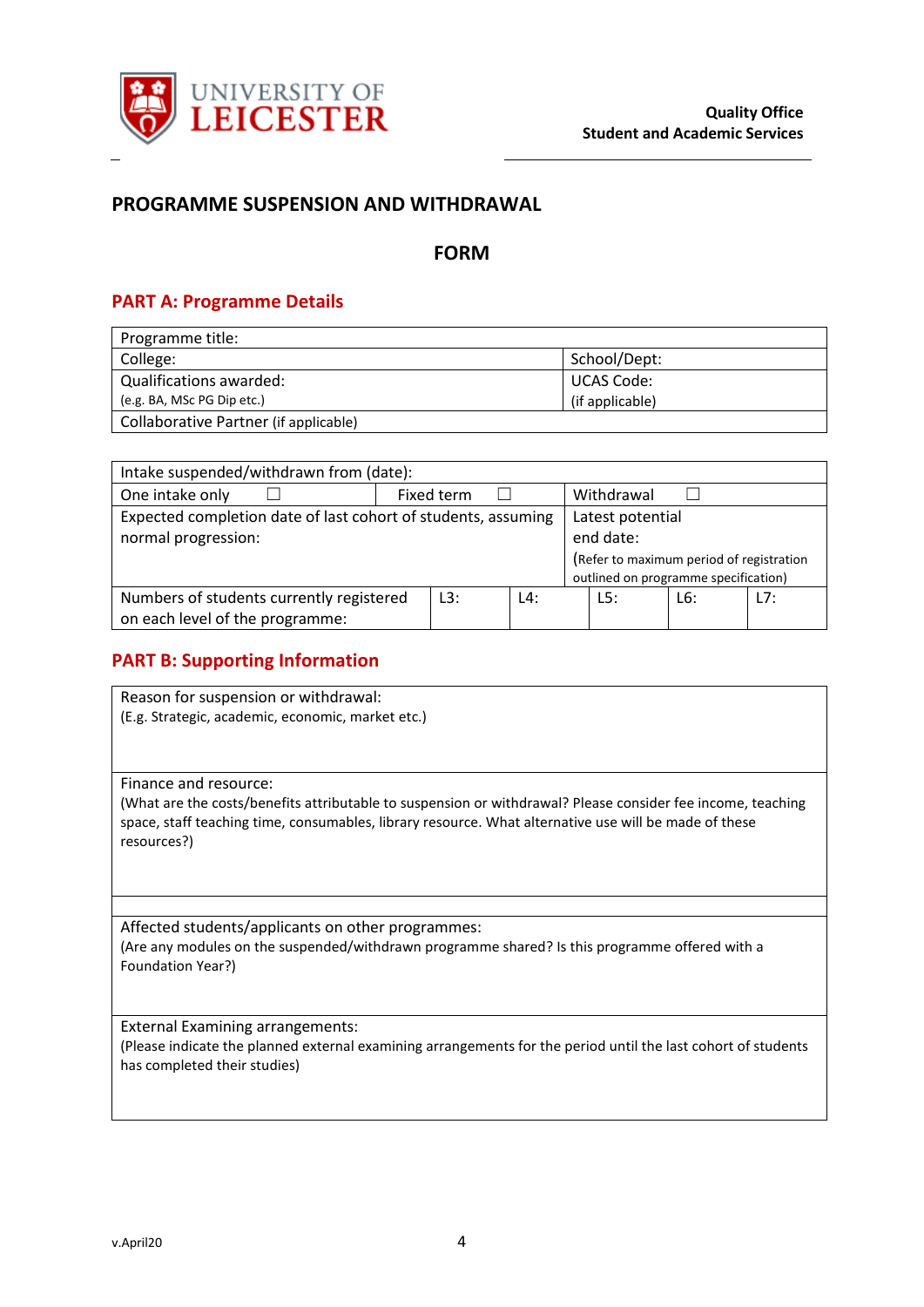Plan for Programme Reinstatement (in the event of suspense only) (If re-commencing, what changes will need to be made?)

Date to recommence recruitment:

Office for Students notification:

The University may be required to notify the Office for Students of certain programme withdrawals. Please confirm discussions with the Quality Office indicating the extent to which this withdrawal represents closure of a subject or School.

| Endorsement         |                  |
|---------------------|------------------|
| Head of Department: | Head of College: |
| Date:               | Date:            |

# **PART C: Implementation Plan**

| <b>Stakeholder</b> | <b>Action</b>                         | <b>Timescale</b> | <b>Responsibility</b> | <b>Progress</b> |
|--------------------|---------------------------------------|------------------|-----------------------|-----------------|
| School staff       | Head of School to notify all staff at | 20/09/2019       | <b>B</b> Smith        | In              |
|                    | School L&T Committee                  |                  |                       | progress        |
| School staff       |                                       |                  |                       |                 |
| Applicants/offer   |                                       |                  |                       |                 |
| holders            |                                       |                  |                       |                 |
| Current students   |                                       |                  |                       |                 |
| Partnerships       |                                       |                  |                       |                 |
| Other              |                                       |                  |                       |                 |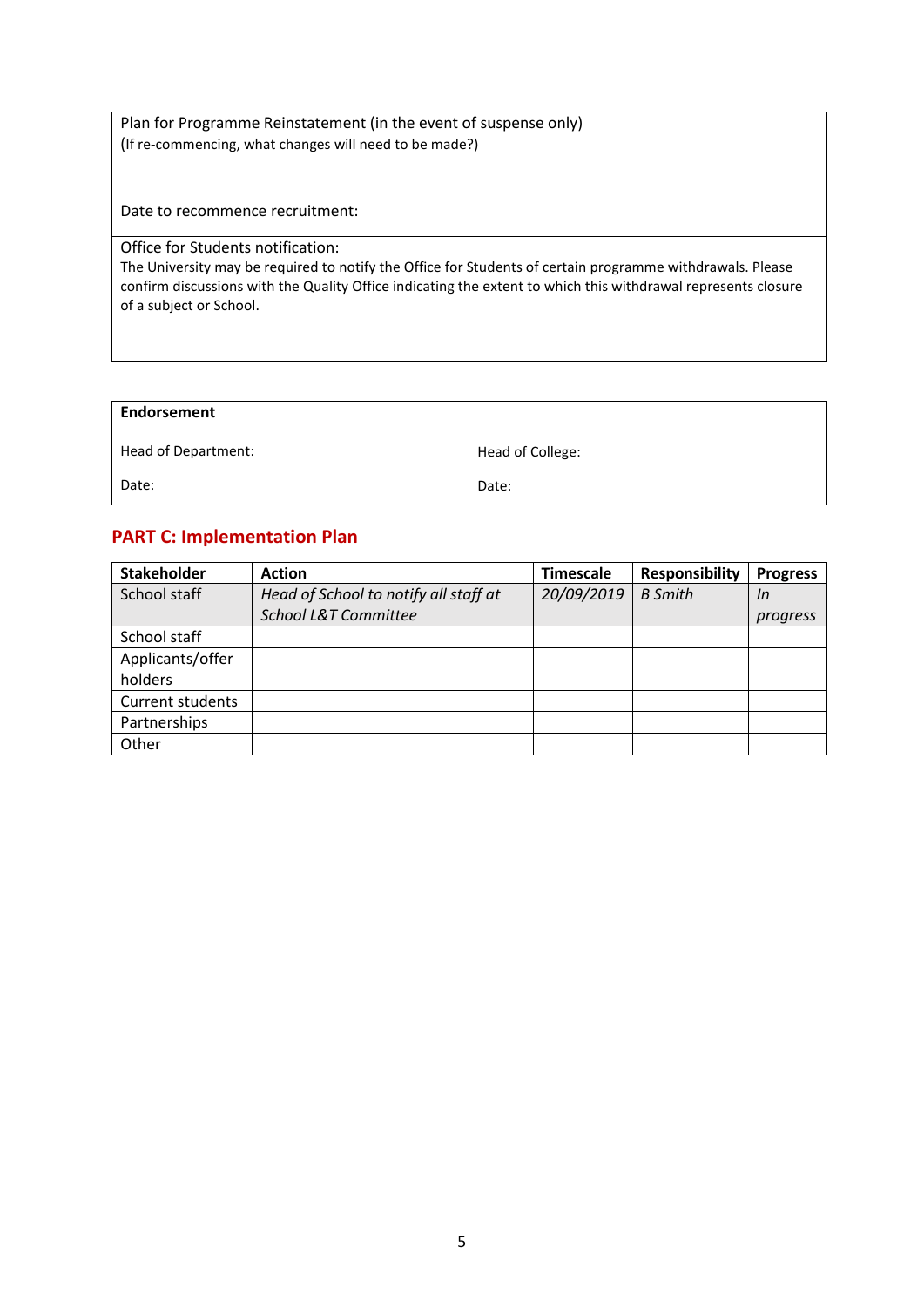

# **ANNEX A**

# <span id="page-5-0"></span>**PROGRAMME SUSPENSION AND WITHDRAWAL**

# **Guidance in relation to Competition and Markets Authority advice**

*The following guidance is for Schools who are considering withdrawal or suspension of a programme(s).* 

*When considering withdrawing or suspending a programme, it is advised that the proposed intake affected is not yet accepting applications. We enter into a contract when an applicant accepts their offer of a place of study and so it is advisable to honour the intakes currently accepting applications. However, we recognise that this is not always possible and we may need to consider programme closures for intakes currently accepting applications. Advice is given below for both scenarios. This advice assumes operation of a teach-out for all current students.*

# **I am considering withdrawing/suspending one or more of the programmes in my School. The programme/s are not yet accepting applications. What do I need to think about or do from a CMA perspective?**

If nothing about the programme will change for current students and there are no offer holders affected, there are no CMA issues. However, you should still consider drafting some communication to current students, reassuring them that they will be able to continue their programme to completion and no changes are currently expected. Please note that this communication should **not be sent** until formal approval of the closure/suspension is given by the Quality office.

**I am considering withdrawing/suspending one or more of the programmes in my School. The proposed programme is currently accepting applications and we have already made offers. What do I need to think about or do from a CMA perspective?**

If we have made an offer of study to an applicant and they have accepted this offer, we are now in a contract and have an obligation to continue to run the programme, or support these students in finding a new programme of study. You should:

- Contact the Admissions Office on [admissions@le.ac.uk](mailto:admissions@le.ac.uk) to identify the number of students who are currently holding offers, even if they have not yet accepted their offer. If this is a significant number, you may want to consider whether closing the programme for this particular intake is the best course of action;
- Consider the timeline you are working to. Ou[r terms and conditions of an offer](https://le.ac.uk/study/undergraduates/how-to-apply/tcs) state that we will inform students of any changes '…as soon as possible and no later than 25 days before the change takes effect.' We would consider the date the change takes effect to be the official start date of the programme. If we are unable to meet this, we will be in breach of contract and Legal Services should be informed;